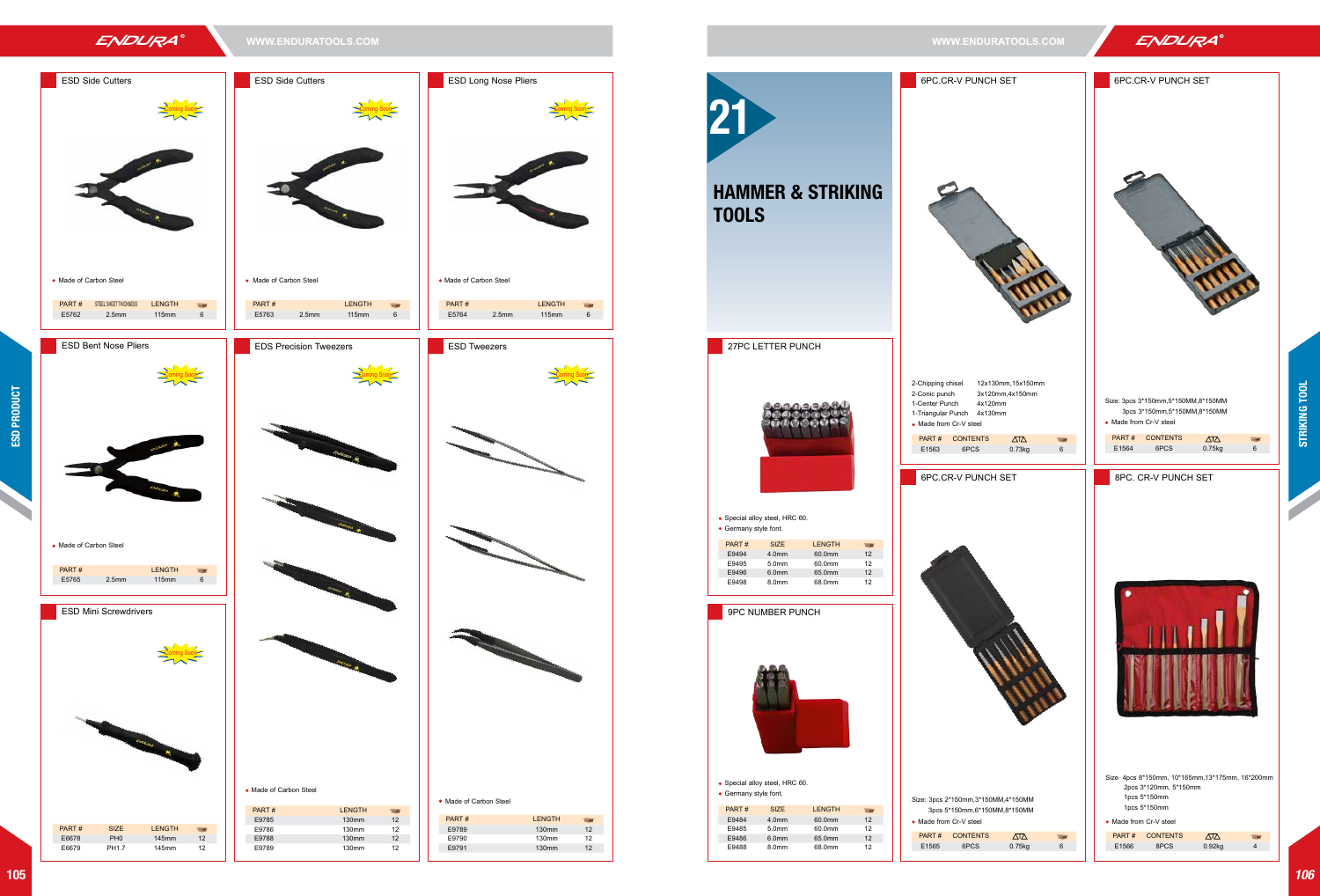## ENDURA

**WWW.ENDURATOOLS.COM WWW.ENDORATOOLS.COM**



- $\bullet$  TPR plastic handle, comfortable and anti-shock
- Quality carbon steel hammer head, good finishing.

- Quality walnut handle.
- Smooth finishing and anti-rust oil plated.
- Quality Zinc alloy hammer head.
- Special insertion process, hammer head tight.
- Red PU soft end, hardness Shore A80±5
- White PA nylon end, hardness Shore A90±5







- 
- Durable and anti-oil
- Comfortable handle, iron ball inside the hammer head, anti-rebound.

| PART# | <b>SIZE</b> | <b>LENGTH</b> |   |
|-------|-------------|---------------|---|
| E7241 | 200q        | 275mm         | հ |
| F7242 | 300q        | 312mm         | 6 |
| E7243 | 400q        | 315mm         | հ |
|       |             |               |   |

| <b>BALL PEIN HAMMER</b>                                                                                                                                                                                                                                                                                                    | CLAW HAMMER                                                                                                                                                                                                                                       |
|----------------------------------------------------------------------------------------------------------------------------------------------------------------------------------------------------------------------------------------------------------------------------------------------------------------------------|---------------------------------------------------------------------------------------------------------------------------------------------------------------------------------------------------------------------------------------------------|
|                                                                                                                                                                                                                                                                                                                            |                                                                                                                                                                                                                                                   |
| . Quality carbon steel hammer head<br>• Smooth finishing and anti-rust oil plated.<br>• Special insertion process, hammer head tight.                                                                                                                                                                                      | • TPR plastic handle, comfortable and anti-shock                                                                                                                                                                                                  |
| PART#<br><b>SIZE</b><br><b>LENGTH</b>                                                                                                                                                                                                                                                                                      | · Quality carbon steel hammer head, good finishing.                                                                                                                                                                                               |
| E7101<br>8oz<br>290mm<br>6                                                                                                                                                                                                                                                                                                 | PART#<br><b>SIZE</b><br><b>LENGTH</b><br>œ                                                                                                                                                                                                        |
| E7102<br>12oz<br>315mm<br>6                                                                                                                                                                                                                                                                                                | E7221<br>290mm<br>8oz<br>6<br>E7222<br>12oz<br>305mm<br>6                                                                                                                                                                                         |
| 16oz<br>6<br>E7103<br>330mm<br>E7104<br>24oz<br>6<br>353mm                                                                                                                                                                                                                                                                 | E7223<br>16oz<br>330mm<br>6                                                                                                                                                                                                                       |
| 6<br>E7105<br>32oz<br>370mm                                                                                                                                                                                                                                                                                                | E7224<br>20 <sub>oz</sub><br>340mm<br>6                                                                                                                                                                                                           |
| <b>CLAW HAMMER</b>                                                                                                                                                                                                                                                                                                         | <b>BALL PEIN HAMMER</b>                                                                                                                                                                                                                           |
| . Quality carbon steel hammer head<br>• Smooth finishing and anti-rust oil plated.<br>• Special insertion process, hammer head tight.<br><b>SIZE</b><br>PART#<br><b>LENGTH</b><br>÷<br>E7111<br>8oz<br>290mm<br>6<br>E7112<br>12oz<br>6<br>305mm<br>E7113<br>16oz<br>330mm<br>6<br>E7114<br>6<br>20 <sub>oz</sub><br>340mm | • TPR plastic handle, comfortable and anti-shock<br>• Quality carbon steel hammer head, good finishing.<br>PART#<br><b>SIZE</b><br><b>LENGTH</b><br>÷<br>6<br>E7231<br>8oz<br>290mm<br>E7233<br>16oz<br>6<br>315mm<br>E7234<br>24oz<br>6<br>340mm |
|                                                                                                                                                                                                                                                                                                                            |                                                                                                                                                                                                                                                   |
| <b>ENGINEERING HAMMER</b><br>. Quality carbon steel hammer head<br>• Smooth finishing and anti-rust oil plated.<br>· Special insertion process, hammer head tight.<br>PART#<br><b>SIZE</b><br><b>LENGTH</b><br>œ                                                                                                           | <b>CLAW HAMMER</b><br>. Quality carbon steel hammer head<br>• Smooth finishing and anti-rust oil plated.                                                                                                                                          |
| E7121<br>200 <sub>g</sub><br>270mm<br>6<br>E7122<br>300g<br>307mm<br>6                                                                                                                                                                                                                                                     | PART#<br><b>SIZE</b><br><b>LENGTH</b>                                                                                                                                                                                                             |
| 400g<br>6<br>E7123<br>310mm                                                                                                                                                                                                                                                                                                | E7131<br>8oz<br>250mm<br>6                                                                                                                                                                                                                        |
| E7124<br>340mm<br>6<br>500g                                                                                                                                                                                                                                                                                                | 16oz<br>E7133<br>312mm<br>6                                                                                                                                                                                                                       |
|                                                                                                                                                                                                                                                                                                                            |                                                                                                                                                                                                                                                   |



## **ENGENERING HAMMER**



| PART# | <b>SIZE</b>      |   |
|-------|------------------|---|
| E7261 | 28mm             | 6 |
| E7262 | 35mm             | 6 |
| E7263 | 45mm             | 6 |
| E7264 | 60 <sub>mm</sub> | ี |
|       |                  |   |

**PEAD BELOW HAMMER** 

| PART# | <b>SIZE</b>     |   |
|-------|-----------------|---|
| E7255 | 1 <sub>1</sub>  | 6 |
| E7256 | 2 <sub>1b</sub> | 6 |
| E7257 | $2.5$ lb        | 6 |
| E7258 | 3 <sub>th</sub> | 6 |
|       |                 |   |